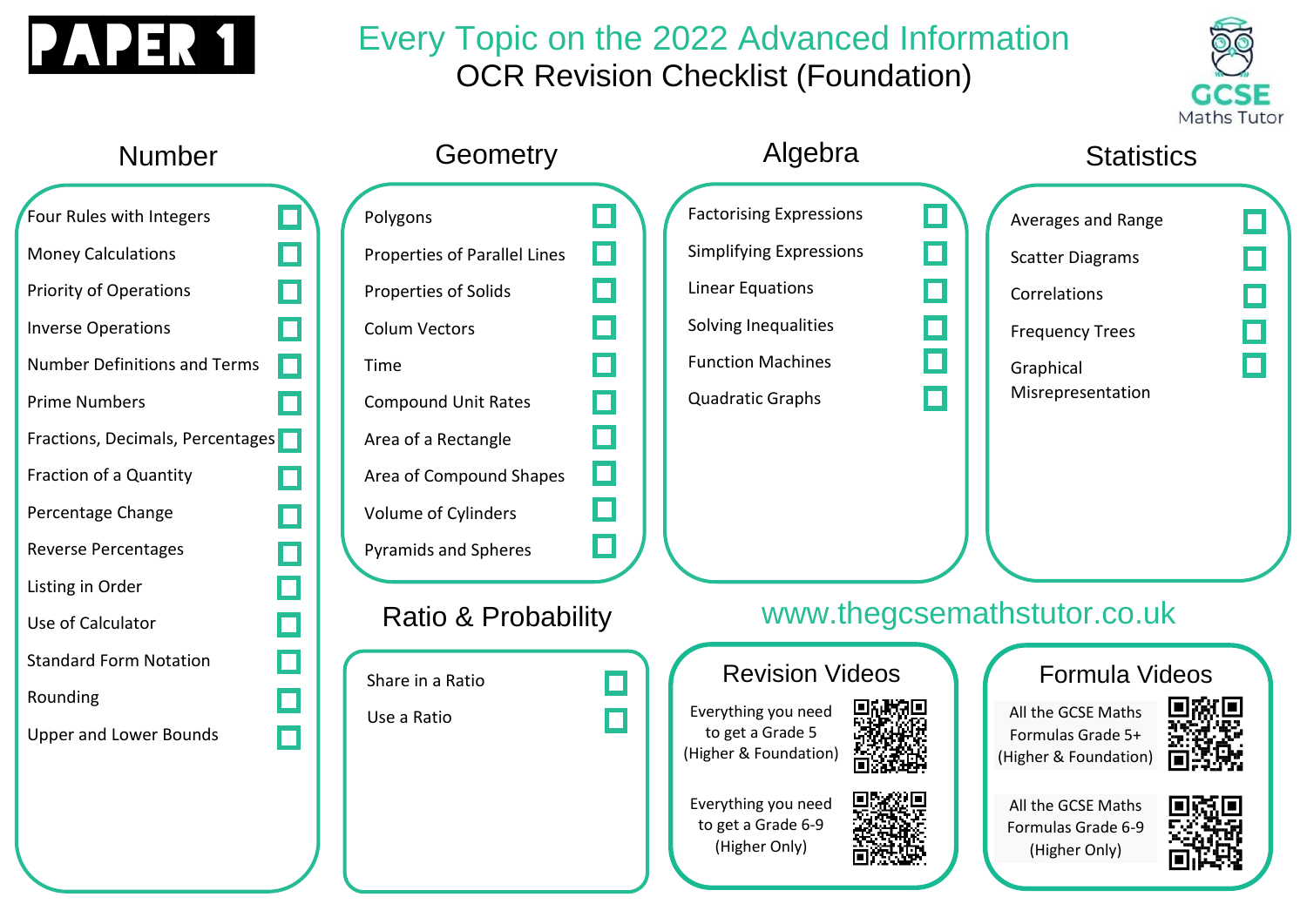

# Every Topic on the 2022 Advanced Information OCR Revision Checklist (Foundation)



| <b>Number</b>                                                                                                                                                                                                                                                                                                                             |                            | Algebra                                                                                                                                                                                                        |   | Geometry                                                                                                                                                               | <b>Ratio &amp; Proportion</b>                                                                                                                   |
|-------------------------------------------------------------------------------------------------------------------------------------------------------------------------------------------------------------------------------------------------------------------------------------------------------------------------------------------|----------------------------|----------------------------------------------------------------------------------------------------------------------------------------------------------------------------------------------------------------|---|------------------------------------------------------------------------------------------------------------------------------------------------------------------------|-------------------------------------------------------------------------------------------------------------------------------------------------|
| <b>Prime Numbers</b><br>Factors, Multiples and LCM<br>Arithmetic & Negative Numbers<br>Division of a Quantity<br><b>Calculations with Decimals</b><br>Fraction, Decimals, Percentages<br>Fraction of a Quantity<br><b>Fraction Arithmetic</b><br>Percentage Conversions<br>Percentages of Quantities<br><b>Standard Form Calculations</b> | П<br>П<br>n<br>П<br>$\Box$ | <b>Multiply Out Brackets</b><br><b>Formulate Expressions</b><br><b>Equations and Identities</b><br>Linear Equations<br><b>Quadratic Equations</b><br><b>Rearrange Equations</b><br>Equation of a Straight Line | О | <b>Angle Bisectors</b><br>Line Bisectors<br>Transformations<br><b>Money Units</b><br><b>Bearings</b><br>Area of a Triangle<br>Trigonometry<br><b>Exact Trig Values</b> | Simplify a Ratio<br><b>Interpreting Ratio</b><br><b>Inverse Proportion</b><br>www.thegcsemathstutor.co.uk                                       |
| Probability<br><b>Relative Frequency</b><br>Probability of Equally Likely<br>Events                                                                                                                                                                                                                                                       | $\Box$<br>П                | <b>Statistics</b><br><b>Bar Charts</b><br>Pie Charts                                                                                                                                                           | П | <b>Revision Videos</b><br>Everything you need<br>to get a Grade 5<br>(Higher & Foundation)<br>Everything you need<br>to get a Grade 6-9<br>(Higher Only)               | Formula Videos<br>All the GCSE Maths<br>Formulas Grade 5+<br>(Higher & Foundation)<br>All the GCSE Maths<br>Formulas Grade 6-9<br>(Higher Only) |